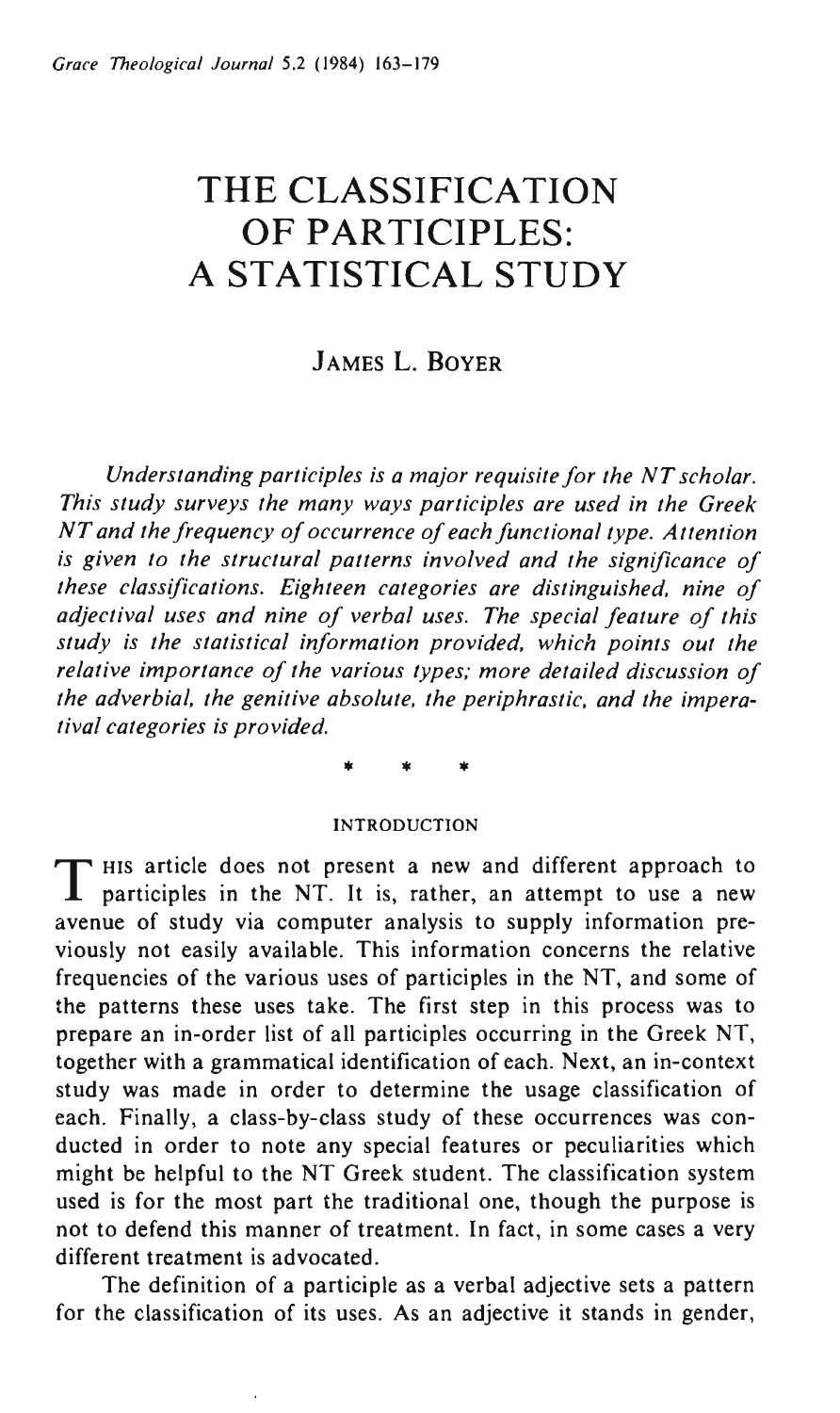number and case agreement with a noun or other substantive (expressed or unexpressed), and in some way modifies, describes, or limits that substantive. As a verbal, while still attached by agreement to a substantive, it affects also the action or predication of the sentence.

#### ADJECTIV AL USES

Just as the position of the adjective in relation to the article gives the clue to its adjectival function (attributive or predicate), it is also important to understand whether the same is true of the participle. Thus the position of the adjectival participle in relation to its governing noun's article was made the basis for the classification. The first four categories show the article in "attributive position," that is, immediately following the article. The fifth category shows the participle in "predicate position," that is, *not* following the article. The last four categories are ambiguous since the governing noun (if there is one) does not have the article and this positional distinction is thus not present.

## *A P N (Article* + *Participle* + *Noun)*

A glance at the statistical table will show that the placing of the participle before the noun (APN and PN) is relatively rare. Most frequently it occurs when the participle has no modifiers; sometimes the participle has become almost an adverb, such as "existing," "nearby," "coming," "present." Often the participle's own modifiers are very brief, consisting of an adverb, a short prepositional phrase, or a direct or indirect object; when the modifiers are more extended they often are separated from it and stand after the noun. In all the instances the participle seems to be purely attributive and usually can best be translated as a relative clause.

## *A NAP (Article* + *Noun* + *Article* + *Participle)*

This so-called "second attributive position" is far more frequent with participles.<sup>1</sup> Characteristically it is used where the participial modifiers are extensive (although certainly not all instances are such; e.g.,  $\delta$   $\pi$  $\alpha$  $\tau$  $\dot{\eta}$   $\rho$   $\delta$   $\zeta$  $\ddot{\omega}$  which occurs frequently), or where more than one participle is so used coordinately. Like the preceding category the function is purely attributive, best translated as a relative clause.

<sup>1</sup>Of the participles identifiable by position as attributive the ratio of first to second attributive position is 1:2.7. Among adjectives the ratio is 1:0.7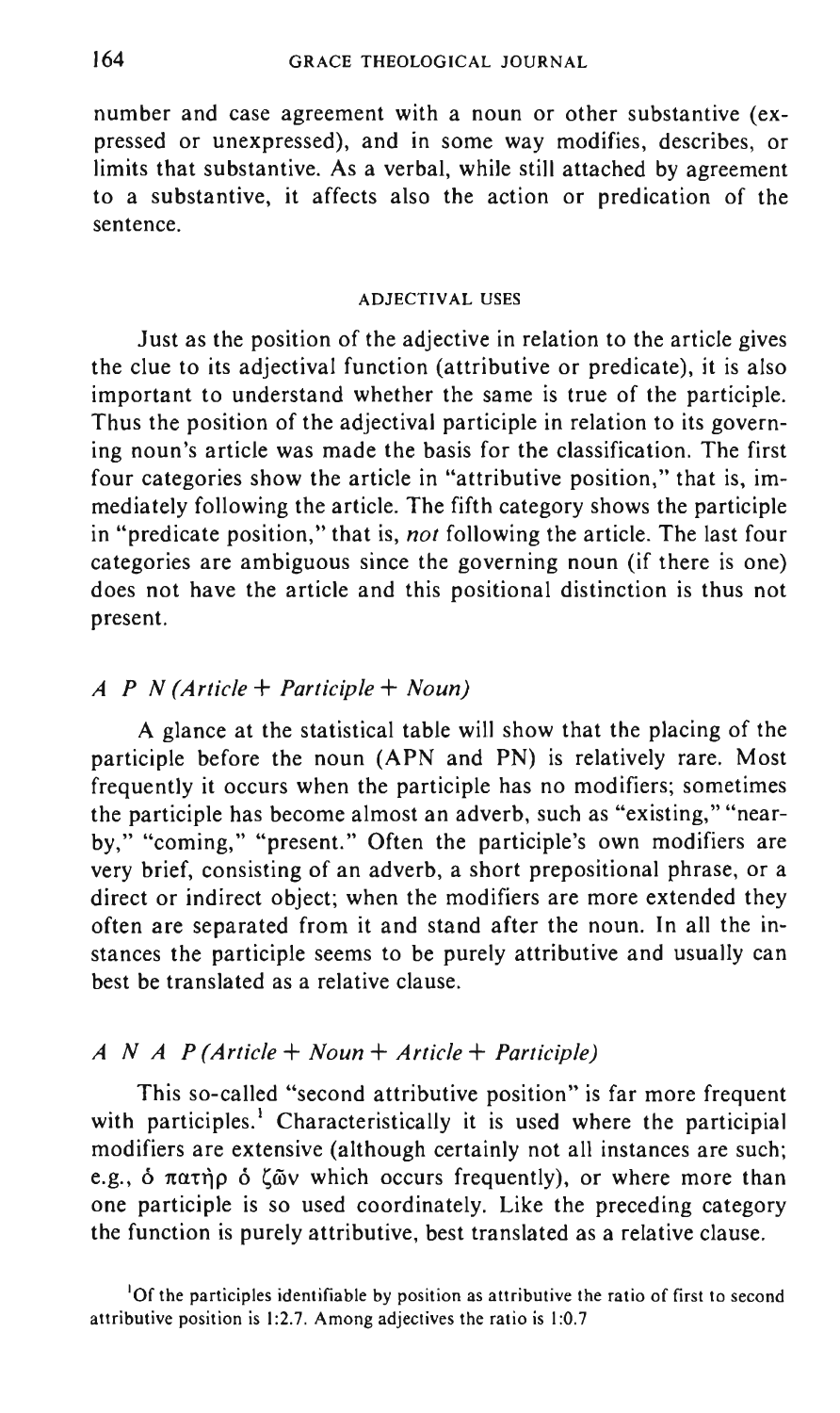## *NAP (Noun* + *Article* + *Participle)*

In sharp contrast with adjectives<sup>2</sup> this pattern is quite frequent with participles. By far the majority of instances occur when the noun is a proper name (68 times), which is then identified as "the one called (λεγόμενος, καλούμενος, επιλεγόμενος, επικαλούμενος)" by another proper name (23 times), or by a characteristic or customary action or condition when the participle is present tense (21 times) or perfect tense (4 times), or by a particular past action when the participle is aorist (20 times). This pattern occurs less frequently with common nouns (23 times), usually indefinite or general in nature, which the participle identifies more precisely by stating some specific act or condition.

It is noteworthy that one idiom belonging prominently to this category, the "proper name  $+$  6  $\lambda \epsilon \gamma \delta \mu \epsilon \nu o \varsigma$  + proper name" also occurs with the first proper name showing an article, the  $A \cap A$  P category, and with both names anarthrous, the N P category. Many of the examples classified in this category also might well be listed with the A P category, as a substantival participle in apposition to the noun it follows. Such a situation will serve to warn against pressing these differing patterns as rigid categories. Rather, they serve merely as convenient methods of systematizing patterns. All these are simply attributive.

## *A P (Article* + *Participle)*

By far the most frequently used<sup>3</sup> pattern of attributive participles is the article and the participle standing alone without a noun expressed, the "substantive use" of the participle. A person or thing is sufficiently identified as "the one who . . ." or "that which . . . ," where the generic term is identified by a participle which states its character, its condition, or its action. Again the participle functions purely as an attributive adjective. Usually, it is translated as a relative clause, but in many cases it is the full equivalent of a noun;  $\delta$   $\pi$ tores  $\delta$  is simply "the believer."

While it is beyond the scope of this article to deal with the significance of tense in participles, it is worthwhile to note that these substantival participles demonstrate rather dramatically a characteristic difference. Present participles identify by some characteristic or customary action or condition, and frequently are equivalent to a

<sup>&</sup>lt;sup>2</sup>In comparison with the 97 instances found in participles there are only 18 examples with adjectives. All but five of these are with nouns which are proper names, like βαβυλών ή μεγάλη.

<sup>&</sup>lt;sup>3</sup>1467 examples; see the statistical chart.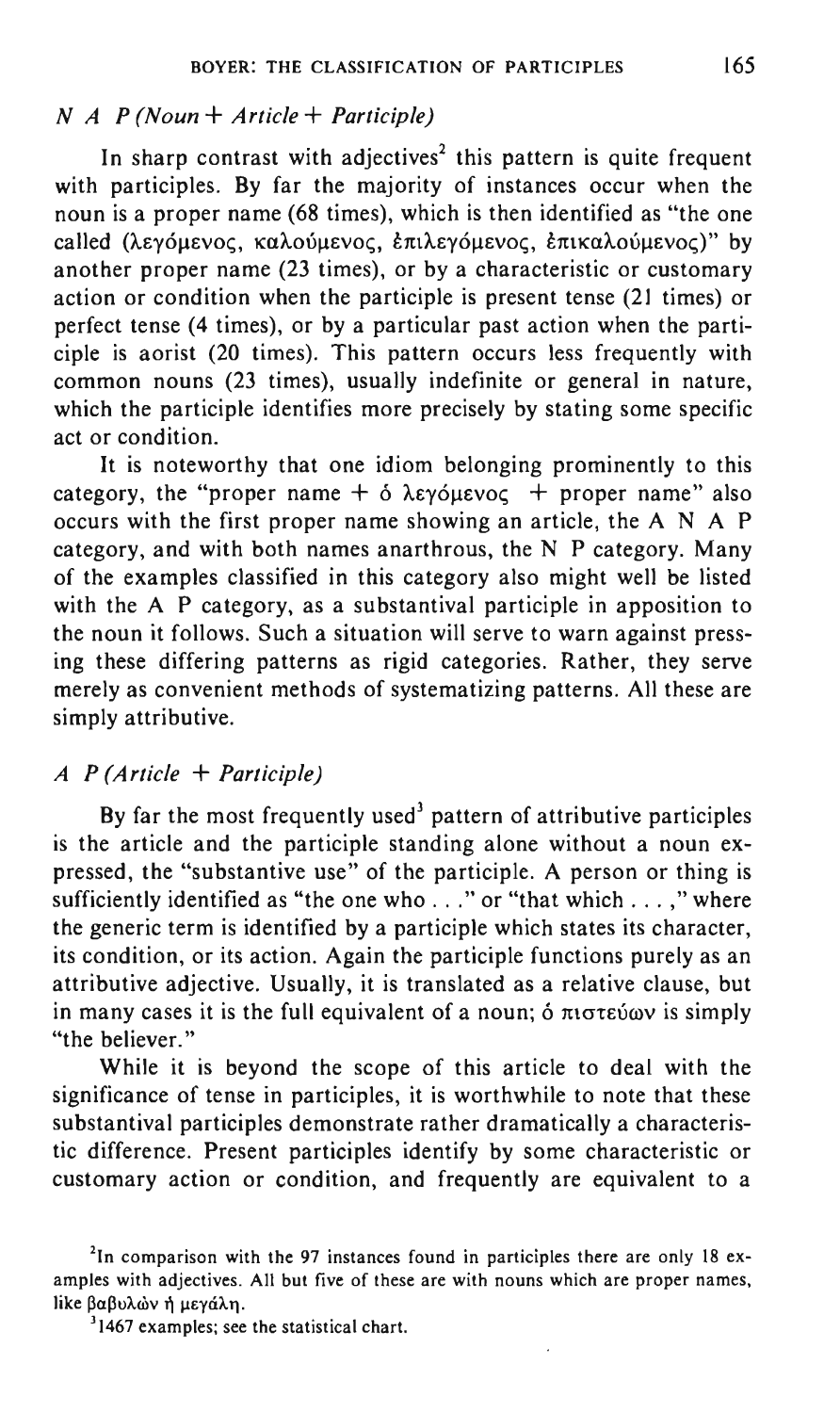name or title. So ό στείρων is "a sower," ό κλέπτων is "a thief." ό δαιμονιζόμενος is "the demon-possessed person" (cf. Mk 5:15-16; it is used *after* the demon was cast out, a title which identified the man, not a description of his present state),  $\delta$   $\beta$ anti $\zeta$ w is "the baptizer" (or "the Baptist"),  $\delta$  kpivov is "the judge,"  $\delta$  dkovov is "a hearer,"  $\delta \pi \alpha \rho \alpha \delta$ t $\delta \nu \zeta$  is "the betrayer," the infamous title of Judas most frequently used, *before* (Matt 26:48), *during* (John 18:2), and *after* (Matt 27:3) the act itself. Some of these seem actually to have become nouns, listed as such in the lexicons; e.g.,  $\delta$   $\alpha$  $\gamma$  $\omega$ v is "the ruler." The matter is different, however, with the substantival participle in the aorist and future tenses. Here the identification seems always to be specific, not general. An aorist participle identifies by referring to some specific act in past time; the future by a specific future act: so τὸ phθέν "that which was spoken by the prophet Isaiah, etc." (very many times);  $\tau \dot{\alpha}$  yevoµeva, "the things which had happened";  $\dot{\delta}$  K $\tau i \sigma \alpha \zeta$ , "the One who created them male and female," not "the Creator";  $\delta \pi \alpha \rho \alpha \delta \omega \zeta$ , "the one who betrayed him" (John 19:11; also Matt 10:4, apparently from the viewpoint of the author's time);  $\delta \pi \alpha \rho \alpha \delta \omega \sigma \omega v$ , "the one who will betray him" (John 6:64).

## *A N P (Article* + *Noun* + *Participle)*

This pattern is the only one which places the participle in a clearly "predicate position." This, along with its extreme rarity,<sup>4</sup> raises the question whether this distinction is valid for participles. Or, to put it differently, are we justified in looking for a different meaning in these few instances solely on the basis of the analogy of the adjective? Some examples seem similar to those adjectives which are found in predicate position but are found with a sentence which already has its predication, and hence become in effect a secondary or parenthetic predication.<sup>5</sup> So in Mark 6:2 at δυνάμεις ... γινόμεναι the sense is not merely an identification or description of the miracles, but rather an added admission that they really were happening. Often, however, it is difficult to see any distinction.

<sup>4</sup>Only 20 were so catalogued in this study; 17 are certain (Matt 6:30 twice, Matt 27:37; Mark 6:2; Luke 11:21, 12:28 twice, 16:14; John 2:9, 8:9,14:10; Acts 13:32; I Cor 8: 12; 2 Cor 4: 15; Eph 5:27; I Pet 3:20, 4: 12) and 3 are so catalogued with some hesitation (John 4:39; Eph 2:4; Heb 3:2). There were other instances where a participle followed an articular noun, but they were adjudged to be verbal rather than adjectival, functioning as an adverb or as a supplement to the verb.

<sup>5</sup>For example, 2 Pet 1:19  $\beta \epsilon \beta \alpha$  is the mote sure word" (which would require the attributive position), but rather "we have the prophetic word, which is more sure."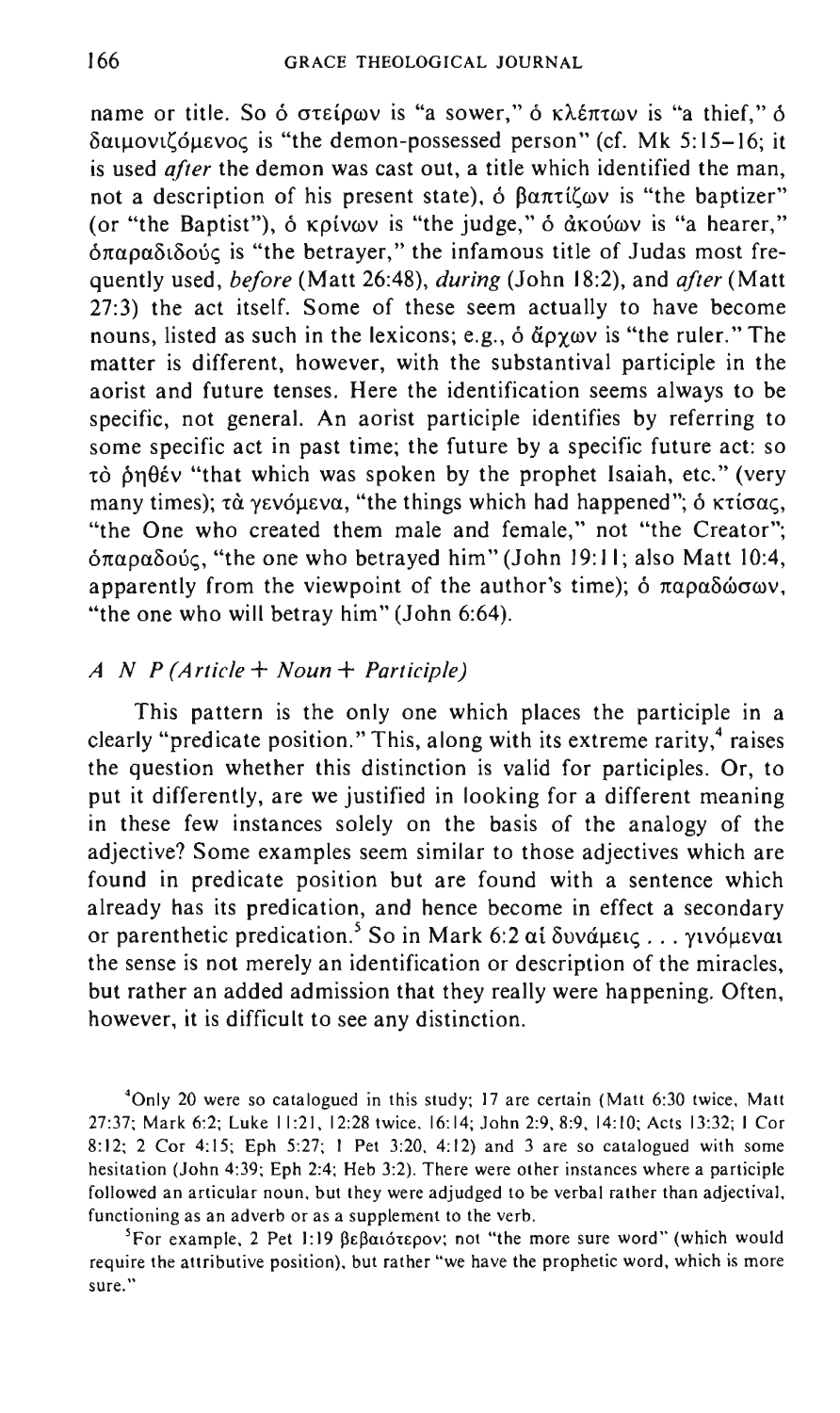# *N P (Participle folio wing Noun,' no article with either) P N (Participle preceding Noun; no article with either)*

Like adjectives, when a participle stands in agreement with an anarthrous noun it is not possible to tell by position whether it is attributive or predicate. This does not mean that such functions are not present; it only means that they cannot be determined by position. No attempt is made in this study to ascertain the function of these participles. The statistical chart will show that the N P pattern is more common; the P N pattern is extremely rare.

## *P (Participle alone, functioning substantively)*

Usually a participle standing alone is verbal (see below), but a considerable number of instances show that it can also be adjectival or substantival, even without the article. Most of these function as anarthrous nouns. Some stand in agreement with some other substantive word in the sentence, such as a pronoun, a numerical adjective, or with the subject implied in the person and number inflection of the verb. Anarthrous participles are placed in this category only if the sense of the sentence demands  $it$ —only if it is difficult to make sense by considering it a verbal usage.

## *P: Pred. Adj. (Participle alone, as a predicate adjective)*

This is a normal and proper use for a participle, although it is not often singled out as a separate category. It is clearly the predicate use and as such does not use the article. The predicating verb is either  $\epsilon\mu$ i or yivo $\mu\alpha$ , or is left unexpressed. It most often is in the nominative case, although when the predicative verb is an infinitive the participle agrees in case with the accusative subject. Also, verbs which take an accusative object and a predicate complement ( $\kappa \alpha \lambda \epsilon \omega$ ,  $\pi o(\epsilon \omega)$ ) have the predicate complement in agreement with the object.

It sometimes is a problem to decide whether a participle belongs to this category, or to another to be discussed below, the periphrastic participle. There are obvious similarities; both agree in gender, number and case with the subject of the verb, the same verbs are involved ( $\varepsilon$ ), perhaps  $\gamma$ ivo $\mu\alpha_1$ ), and the sense is similar. Two considerations have been used to help decide. First, those places where the verbal sense seemed to be primarily in the participle, where the connecting verb was "semantically empty,"<sup>6</sup> were classified as periphrastic. Those in which the copulative verb seemed to be predicating to the subject

6 A term taken from R. W. Funk, *A Beginning-Intermediate Grammar of Hellenistic Greek,* vol. 3 (Missoula: Scholar's Press, 1973) 430.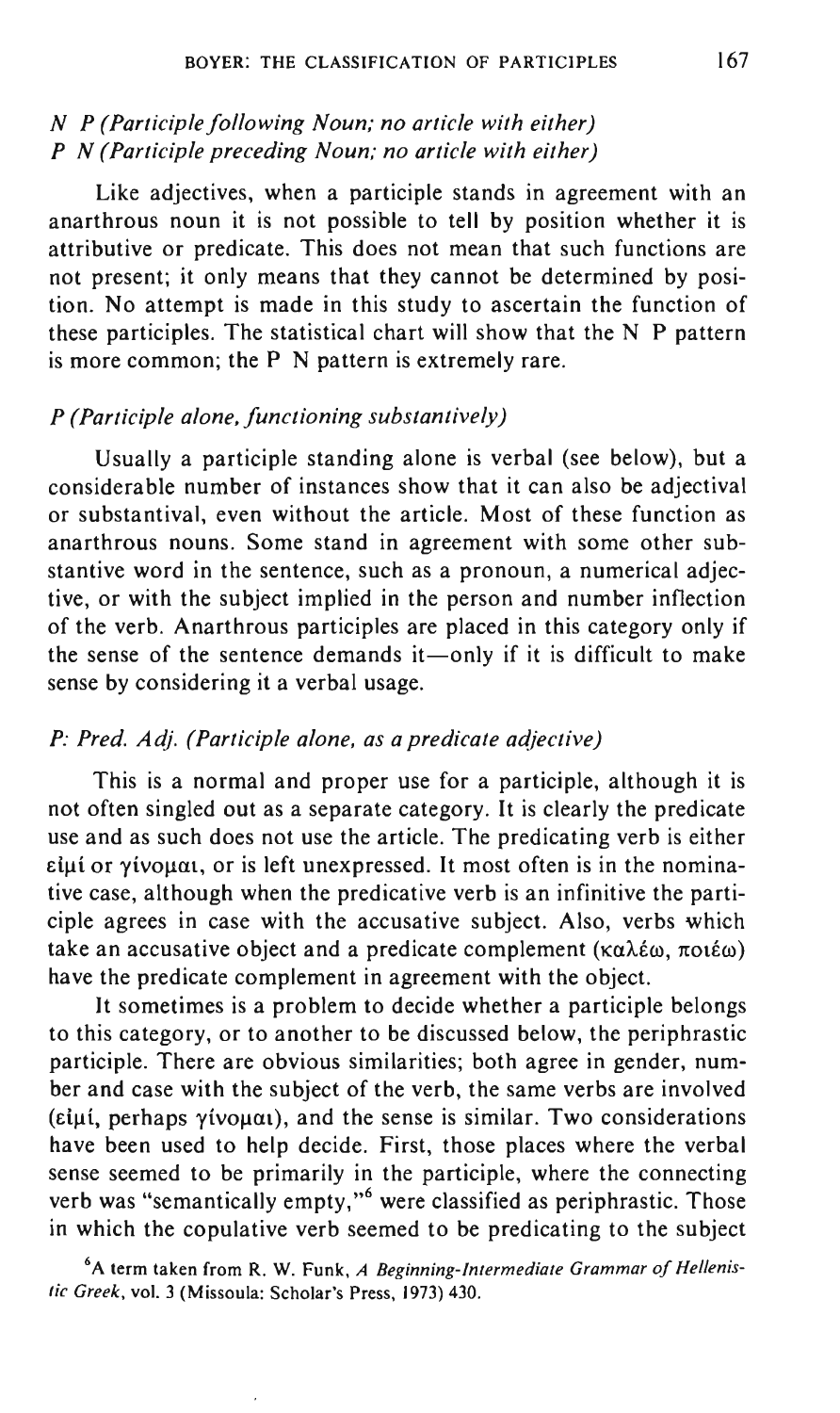some quality, act or state expressed by the participle were classified as predicate adjectives. This factor also explains why the periphrastic construction is made a part of the "verbal" uses of the participle, for in such instances the participle does in fact express "the verb" of the clause. Second, where the participle appears in a list of predications along with predicate adjectives or predicate complements, its parallelism with the other predicates was taken to indicate its own predicate nature, even when it could well have been taken as periphrastic if it had stood alone.

#### VERBAL USES

This second general category is more frequent than the first,  $\alpha$  and it is here that the versatility of the Greek participle is especially demonstrated. Here, too, the exegete faces the more puzzling alternatives. These participles never have the article; they stand in gendernumber-case agreement with some noun or other substantive in the sentence, yet not as a "modifier" but as a connecting point for some element in some subordinating relation to the verb of the sentence. Whereas the adjectival participle is the equivalent of a relative clause, the verbal participle is the equivalent of an adverbial clause or is involved as an integral part of the principal "verb phrase."

#### *Adverbial Participles*

There are two main categories of verbal participles, the first and most frequent being the adverbial, which includes the first three categories in my tabulation. The first of these is a general one and properly should include those listed here in the second and third category. For convenience these subclasses are listed separately because of some special considerations.

#### *Adverbial (General)*

Adverbial participles "modify the verb," hence the term. They describe the circumstances, $\delta$  or "set the stage," under which the action

#### $1/2\%$  of the total.

8There is some confusion over the use of the term *circumstantial* by the grammarians. W. W. Goodwin, *Greek Grammar,* rev. by C. B. Gulick (Boston: Ginn, 1930) 329-33, and most of the classical grammars as well as some NT grammars, use the term for the entire category which I have called *Adverbial,* and indeed it makes a very appropriate name for it. E. D. Burton, *Syntax of Moods and Tenses in New Testament Greek* (Chicago: University of Chicago, 1897) 169, 173, followed by Dana and Mantey, *A Manual Grammar of the Greek New Testament* (New York: Macmillan, 1927) 226, and many others, use this term to designate one sub-division of this group (the one called by Goodwin *Any attendant circumstance)* and the term *Adverbial* for the entire group. To avoid this confusion, I have chosen to used *Adverbial* as the general title.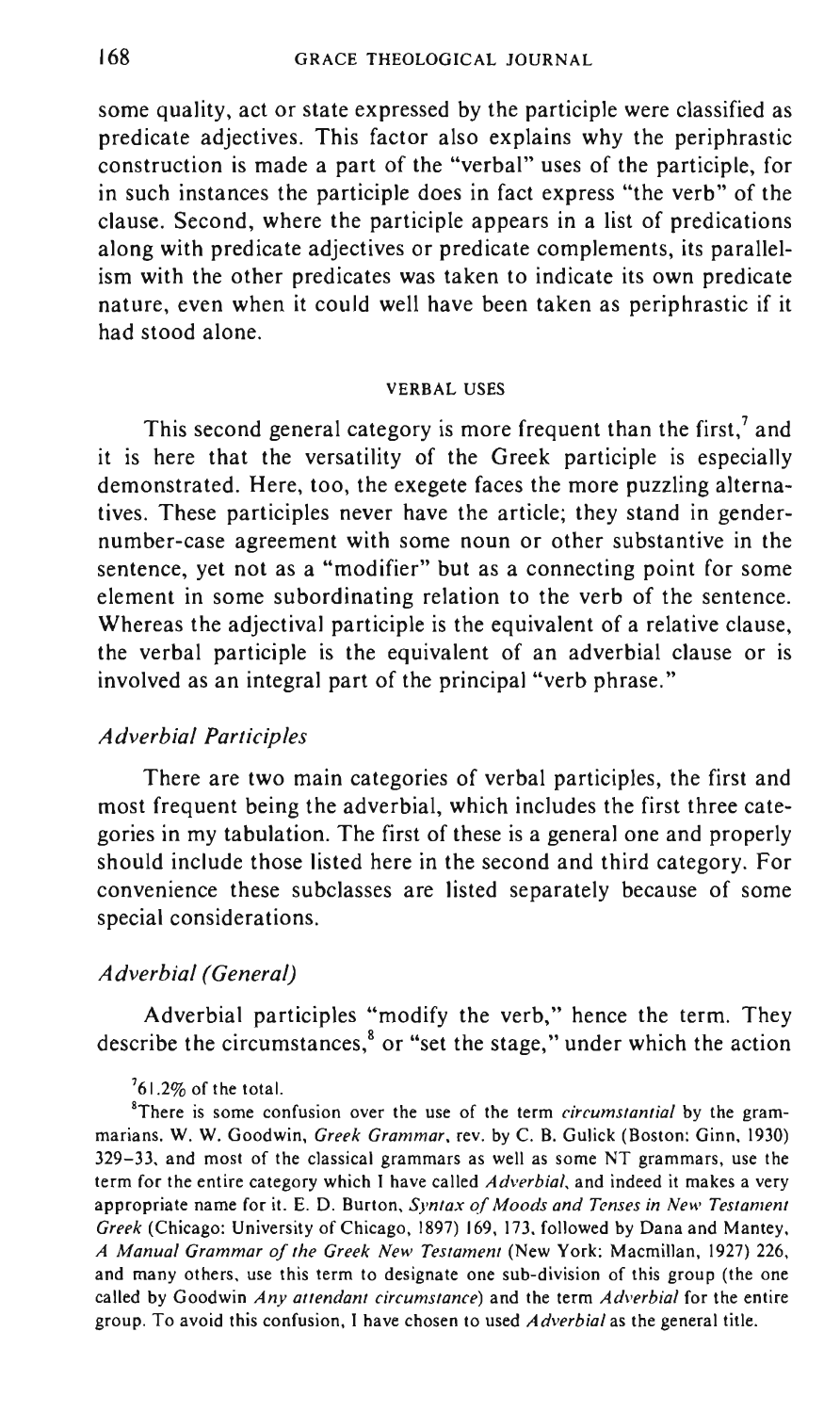of the verb takes place. These circumstances may be practically any which may be expressed by true adverbs, answering to such questions as when? where? in what way? by what means? why? under what circumstances? Grammarians have usually summed up these adverbial uses as time, cause, manner, means or instrument, purpose, condition, concession, and attendant circumstances.

The present study has made no attempt to sub-classify these adverbial participles under these headings, for several reasons. The size of the task (almost 3,500 instances), the subjectivity of the task (each one must be decided on the implications of the context alone, and frequently several choices seem equally plausible), and the limitations of pUblication (a mere listing would probably fill a whole issue of this Journal) have, at least for the present, made it impractical, in spite of the conviction that such a study would be very useful.

Only rarely is it possible to translate a Greek adverbial participle into an English participle. When it is not possible to do so, then the alternative becomes the use of a subordinate adverbial clause. To make this translation it is necessary (I) to decide what adverbial idea is being expressed (time, cause, manner, condition, etc.), (2) to choose the proper conjunction to express that idea (when, while, since, if, etc.), (3) to make the substantive with which the participle agrees the subject of the clause, and (4) to select the proper English tense to use. These are not always easy choices, and they demand a hermeneutical sensitivity as well as a rather sophisticated understanding of the Greek tense system.

Adverbial participles use the aorist tense slightly more frequently than the present (52% compared with 44%; this is the only category of participles where the present is not more frequent than the aorist). The case used is most commonly the nominative (85%), but the other cases (except vocative) are all used. The case, of course, is determined not by its adverbial character but by its agreement with its governing substantive, which may stand in any case relationship to the sentence.

## Genitive Absolute

A genitive absolute is simply an adverbial participle, and all that has been said about adverbial participles in the preceding section is applicable here. Although usually temporal, they may express any of the adverbial ideas already described and their meaning must be approached in the same manner. A separate category has been made only because of a peculiar explanation for the choice of the case used. Normally the participle relates the adverbial quality it expresses to some noun or other substantive in the sentence. Its agreement with that noun determines its case. When, however, the adverbial quality is related to some substantive which is not a part of the main sentence,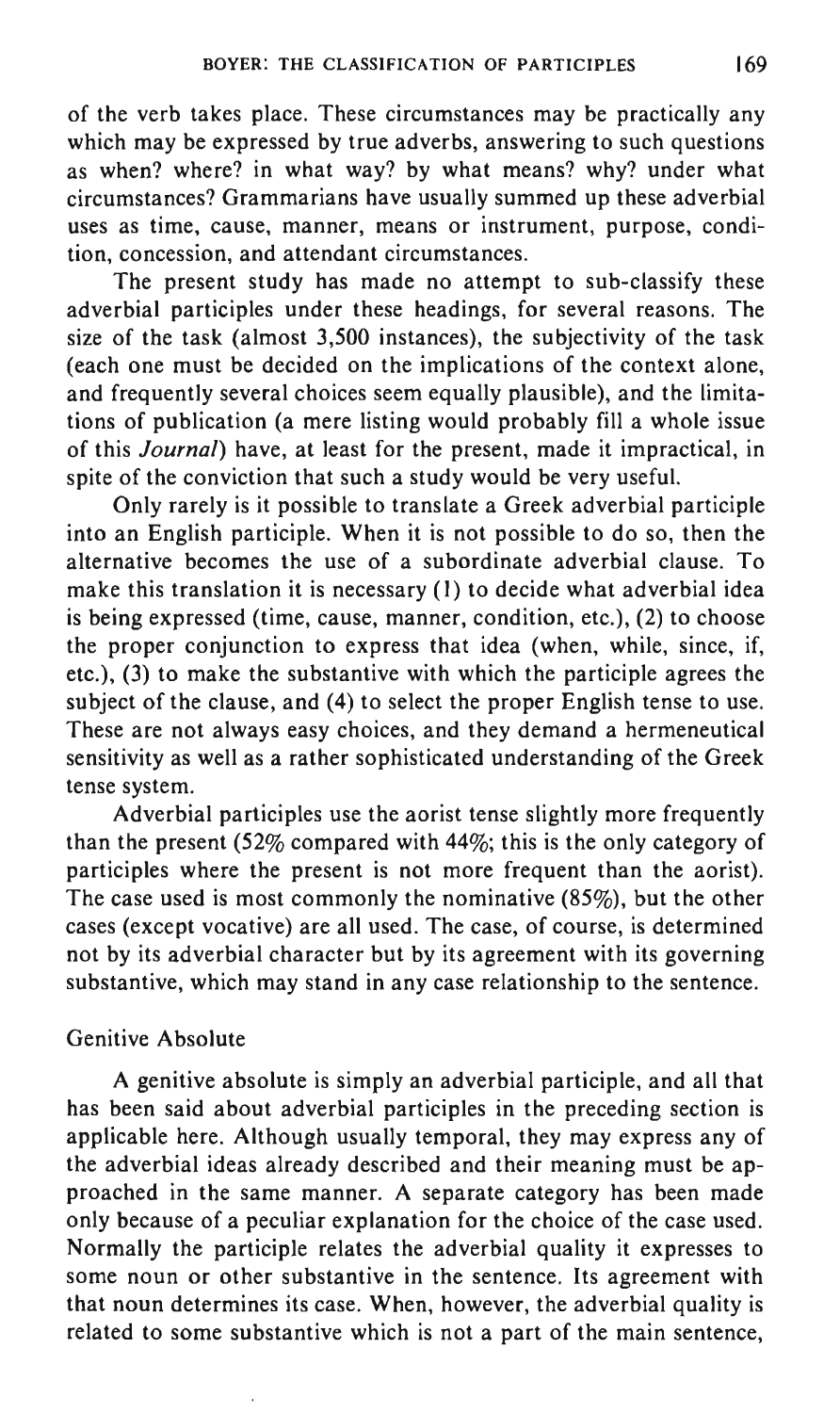and thus has no "case relation" to it (such a structure is called "absolute" in the grammars), the Greek idiom arbitrarily uses the genitive case for such a disconnected noun and the participle agreeing with it.<sup>9</sup> In the classical period it would be used only when this was the situation. But in later Greek, including the New Testament, this limitation was not always observed, and there are instances where a genitive absolute is used when the reference is to a word which is present in the sentence and has a case of its own. In most instances this occurs where the genitive absolute precedes the main clause, thus the word to which the participle refers would not yet be obvious to the hearer or reader.<sup>10</sup>

Not all adverbial participles in the genitive case are "absolute," however; they may simply be related to a word which has a proper genitive relationship to the sentence.<sup>11</sup>

### Pleonastic Participles

This special class of adverbial participles occurs frequently in the Gospels, Acts, and Revelation and is commonly agreed to reflect Semitic influence. As the term is used in this paper, it applies only to the participles  $\lambda \xi \gamma \omega \nu$  and  $\dot{\alpha} \pi \omega \kappa \rho_1 \theta \epsilon \zeta$ ; when they are used with verbs which in themselves also express in some way the concept of speech, such as "he taught saying," "he cried out saying," and "he answered saying."  $\Lambda \epsilon \gamma \omega \nu$  occurs with a great variety of such words expressing speech, including αποκρίνομαι and even λέγω. 'Αποκριθείς occurs only with  $\epsilon\ell\pi\sigma v$ . The two occur often together, even combined.<sup>12</sup>

Not all occurrences of  $\lambda \in \gamma$  are pleonastic, only those which actually repeat an expression of speech. To illustrate, in Luke 1:67  $\epsilon \pi \rho$ oφήτευσεν λέγων is classified as pleonastic because λέγων repeats the idea of speech involved in the verb  $\pi\rho$ o  $\varphi$  and  $\pi$  in the preceding verse  $\lambda \epsilon$  yovtec is classified simply as adverbial, because its use with  $\check{\epsilon}$ θεντο does not involve any redundancy.

Redundancy or pleonastic are terms which speak of style rather than grammar. When these participles are so classified, it simply means that they reflect a style of speaking which was probably quite native to the early Christians with Semitic background, whose first language was probably Hebrew. But such Greek style would probably have sounded strange to most Greek-speakers of that time, much the

<sup>9</sup>Compare the ablative absolute in Latin, the nominative absolute in English.

<sup>10</sup>For a fuller discussion, with examples, cf. A. Buttman, *A Grammar of the New Testament Greek* (Andover: Warren F. Draper, 1891) 315-16.

<sup>11</sup>Examples found are 13: Matt 26:7; Luke 2:13 (twice); Acts 17:16, 19:34; 1 Cor 8:10; 2 Cor 7:15; 2 Thes 1:8; Heb 11:12; I Pet 1:7; 2 Pet 2:4; Rev 1:15, 17:8.

<sup>12</sup>Cf. Luke 14:3, άποκριθείς ό 'Iησοῦς είπεν ... λέγων.... Such expression undoubtedly reflects Hebrew: ויען ... ויאמר or some similar construction.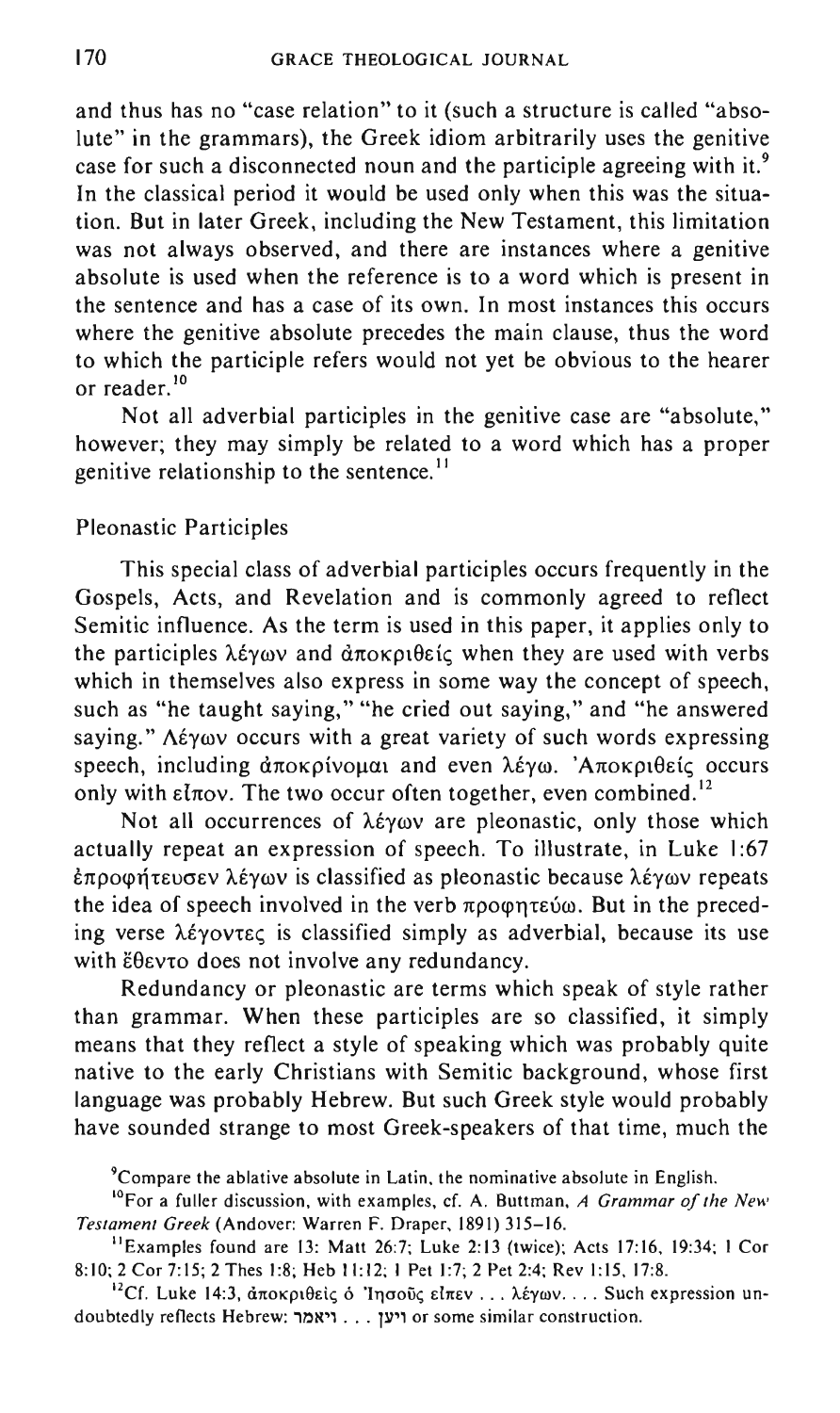same as Elizabethean English occasionally sounds strange to presentday speakers of English. There is nothing in this idiom that is "ungrammatical," but it is unidiomatic and simply embodies a literalistic formal translation style from Hebrew to Greek. As it stands it is an adverbial participle, probably of manner.

## *Supplementary Participles*

The second type of verbal participle is involved directly with the main verb and in effect with it forms a verb-chain. Robertson says, "the term supplementary or complementary is used to describe the participle that forms so close a connection with the principle verb that the idea of the speaker is incomplete without it. ... It fills out the verbal notion."<sup>13</sup> Turner compares it with the adverbial or circumstantial use: "The circumstantial ptc. differs from a supplementary ptc. in that the latter cannot without impairing the sense be detached from the main verbal idea, whereas the circumstantial is equivalent to a separate participial clause."<sup>14</sup> They occur in conjunction with specific verbs and types of verbs; frequently they are the same verbal ideas as use the participle in English, although certainly not always. For convenience I shall use the categories listed by Robertson. <sup>15</sup>

## Periphrastic Participle

Construction of tenses and moods by using a participle with an "auxiliary" verb, thus producing a periphrastic or "round-about" expression, was always a part of the Greek verb system, but by classical standards it became much more common in Hellenistic Greek. The tendency seems to be a natural one, occurring in other languages as well (compare English). In fact, to an English-speaking student of NT Greek,  $\eta v$   $\delta t \delta \dot{\alpha} \sigma \kappa \omega v$  seems much more natural for "he was teaching" than the inflected form,  $\dot{\epsilon} \delta i \delta \alpha \sigma \kappa \epsilon v$ . Mark and Luke use this periphrastic construction much more commonly than the other NT writers.<sup>16</sup> It may be another reflection of Hebrew grammar formally translated into Greek since ;";' plus the participle is common in second temple Hebrew.

15Robertson, *Grammar, 1119-24.* 

16The rate per 1000 words of text is: Luke, 3.49; Acts, 3.14; Mark, 2.48; John, 2.04; Matt, 1.31, Heb, 1.21; Paul, l.l9; General epistles, 1.05; Rev, 1.01.

<sup>13</sup> A. T. Robertson, *A Grammar of the Greek New Testament in the Light of Historical Research* (Nashville: Broadman, 1934) 1119.

<sup>14</sup>Nigel Turner, *A Grammar of New Testament Greek,* vol. 3: *Syntax* (Edinburgh: T. & T. Clark, 1963) 153.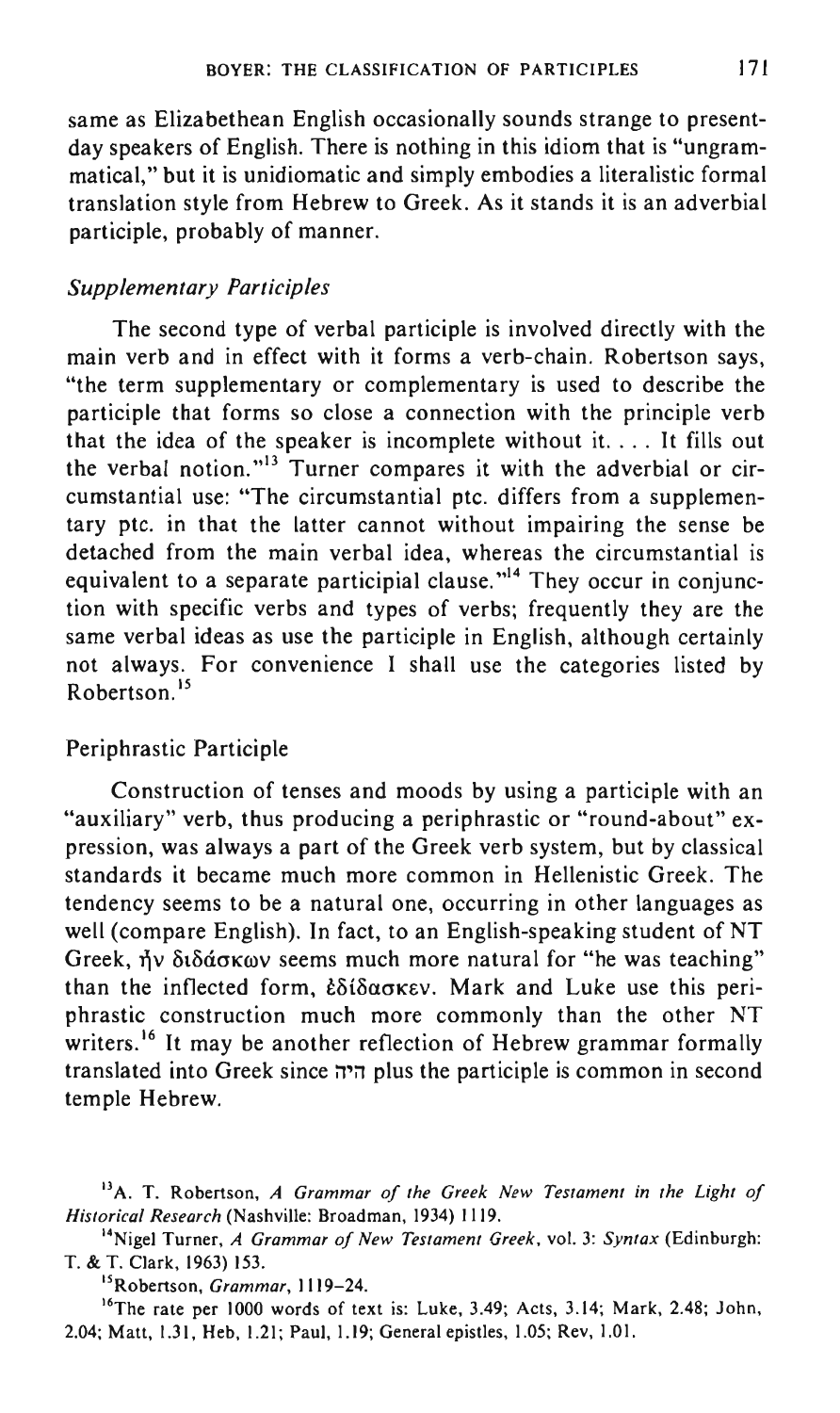The auxiliary verb is almost always the present or imperfect of  $\epsilon$ iui. Some grammarians tentatively list yivouar and  $\delta \pi \alpha$ oy $\omega$  as also involved, but to the present writer a participle occurring with these verbs seems more probably to be understood as supplementary (see below).

Participles used in this construction are the present (153 times) and perfect (lI5 times), perhaps also the aorist (two very doubtful instances).<sup>17</sup> The case used is almost always the nominative, since the participle is in a sense a subjective complement of the copulative verb, requiring that the case be the same as that of the subject. The two instances where the periphrastic participle is accusative<sup>18</sup> are actually following that rule; in one case the auxiliary is an infinitive, which has its "subject" in the accusative; in the other the auxiliary is itself a participle which modifies (and therefore has as its "subject") an accusative pronoun.

Usually the participle follows the auxiliary; it precedes in only 28 instances. In a few cases a participle has been identified as periphrastic when an auxiliary is not present but seems to be implied by the sense of the context or by parallels where the same construction has the auxiliary.19

There is necessarily some ambivalence between the periphrastic participle and a participle functioning as a predicative adjective, already discussed above. Indeed, N. Turner says, "In the same way as the ordinary adj. the ptc. may fulfill the role of a predicate and answers either to the subject or the direct complement of the preposition. In this way, with  $\epsilon\bar{l}$  vat and  $\gamma$ iv $\epsilon\sigma\theta\alpha$  the ptc. forms a periphrastic tense."<sup>20</sup> It is hard to see how  $\tilde{\eta}$  adds  $\tilde{\theta}$  (John II: 1) would be different if it were  $\tilde{\eta}$ ν ασθενής; or 'iva ή χαρα ήμων ή πεπληρω- $\mu$ ένη (1 Jn 1:4) if it were  $\eta$  πλήρης. Especially is this true when the participle occurs in a list of parallel predications alongside an adjective or other descriptive phrase. $^{21}$ 

In meaning, the periphrastic tenses seem in many instances to be no different from their inflected counterparts. Perhaps the most that can be said is that, while the simple present tense, for example, is

<sup>17</sup>Luke 23:19, βληθείς; 2 Cor 5:19, θέμενος. The strangeness of the first of these is underscored by the textual variants which occur; one changing the form to perfect, BEBAnuévoc, the other omitting the participle altogether. The other example is complicated by differing interpretations of the first two participles (are they periphrastic or circumstantial?) and the parallelism in sense between this clause and the final clause of the preceding verse.

18Luke 9:18, Col 1:21.

19Cf. t~ov ~v (Matt 12:4) with t~ov (Acts 2:29); also with other similar words, such as δέον, παρόν, πρέπον, συμφέρον.

2°Turner, *Grammar, 158.* 

<sup>21</sup>Cf. Luke 1:7, Rom 15:4, Eph 2:12, Rev 1:18, etc.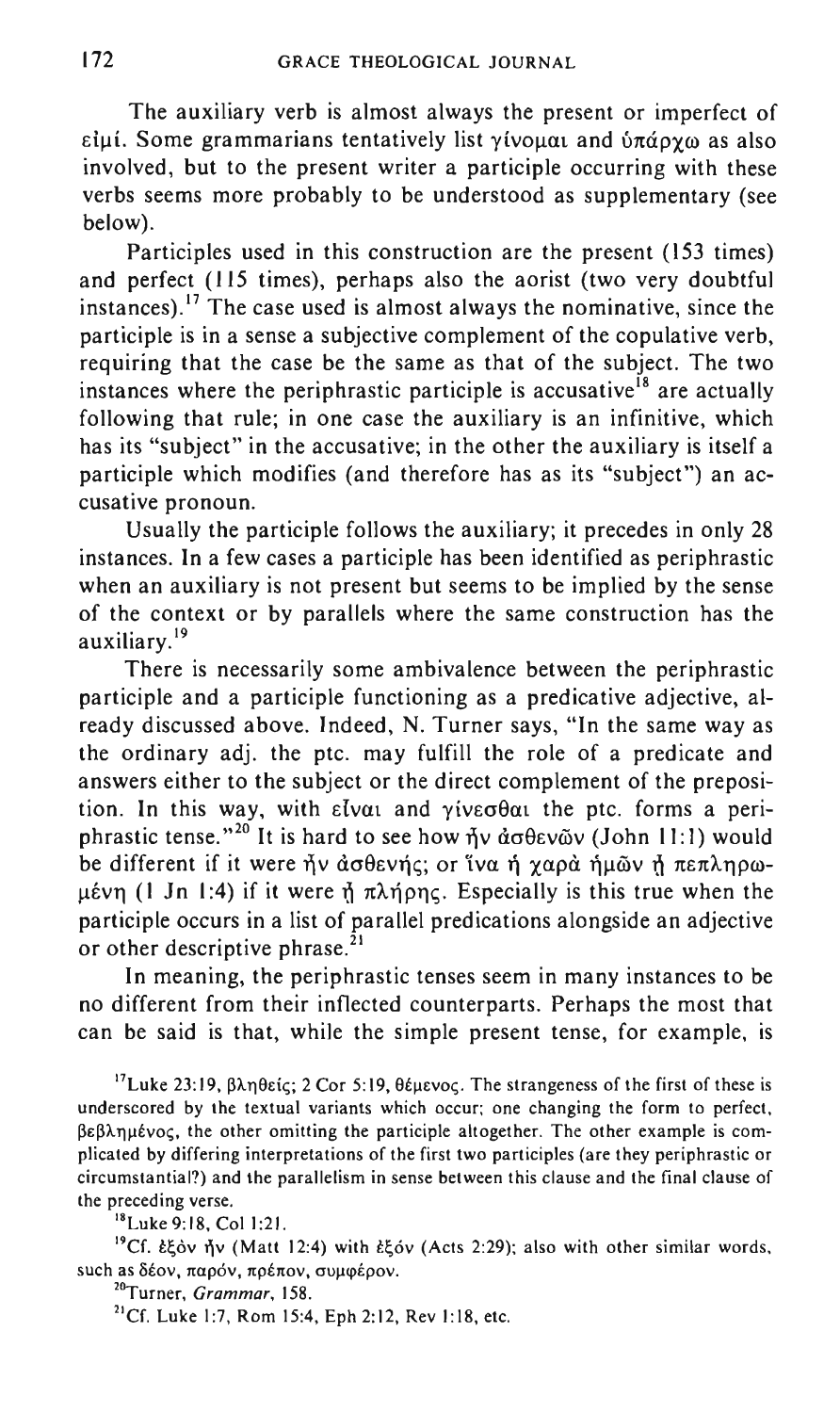capable of a variety of meanings, the periphrastic seems always to require or to emphasize the continuing action sense.

# "Imperatival" Participles

Some grammarians distinguish another use of the participle in which it seems to stand as the main verb of the sentence in a context which requires that it be understood as imperative; others strongly disagree.<sup>22</sup> The instances cited may easily be explained as depending on some other verb present, or by understanding an ellipsis of an imperative copula. The present writer would in every case adopt the latter alternative, leaving no examples to present as imperatival participles. However, in recognition of this situation, I have chosen to list some of the most likely examples in this special category for comparison and study.

The most notable examples are found in the list of admonitions in Romans 12:9-19. Beginning three verses earlier  $(v_0)$ , this series proceeds without a governing verb expressed. The first eight admonitions seem to require a verb to be supplied with the sense, "Let us do it ... " ("If it is a prophecy which has been given to us, [let us prophesy] according to  $\dots$ ", a simple ellipsis of a verb easily supplied from the context. The pattern changes in v 9a, where the verb to be supplied is the imperative of the copulative verb,  $\zeta \sigma \tau \omega$ . In vv 9b-13 the series continues with fourteen more exhortations, twelve of which have a participle and two have an adjective expressing the content of the exhortation. It would seem most logical that these also be considered elliptical, either as periphrastic imperative verbs or as predicate adjectives, in either case with the imperative copulative verb<sup>23</sup> to be supplied. The series ends (vv 19b-21) with seventeen more admonitions, seven of which are again participles, interspersed with nine regular imperative verbs and one infinitive which probably should be supplied with a governing verb such as  $\pi \alpha \rho \alpha \kappa \alpha \lambda \tilde{\omega}$  (cf. v 1). This cluster of participles seem most naturally to be understood as depending on an imperative supplied from the context, rather than an example of a distinct class of participles.

This situation is similar in the other examples listed. In 2 Cor 8:23, 24 a long sentence is without a single finite verb; v 23 requires

22Supporting this "main verb" use of the participle is J. H. Moulton, *A Grammar of New Testament Greek,* vol. I: *Prolegomena* (Edinburgh: T. & T. Clark, 1908) 180- 84. Opposing it is Buuman, *Grammar,* 290-94. Robertson, *Grammar,* 1132-35, takes a mediating position; he shows that these uses can be understood as anacoluthon or ellipsis, but awkwardly. In practice he recognizes them.

<sup>23</sup>The plural nominative participle and the pattern of speech in vv 14, 16, 19-21 point to the second person plural imperative Ecre (or perhaps  $\gamma$ ivec $\theta$ e). Ecre (imperative) is never found in the NT.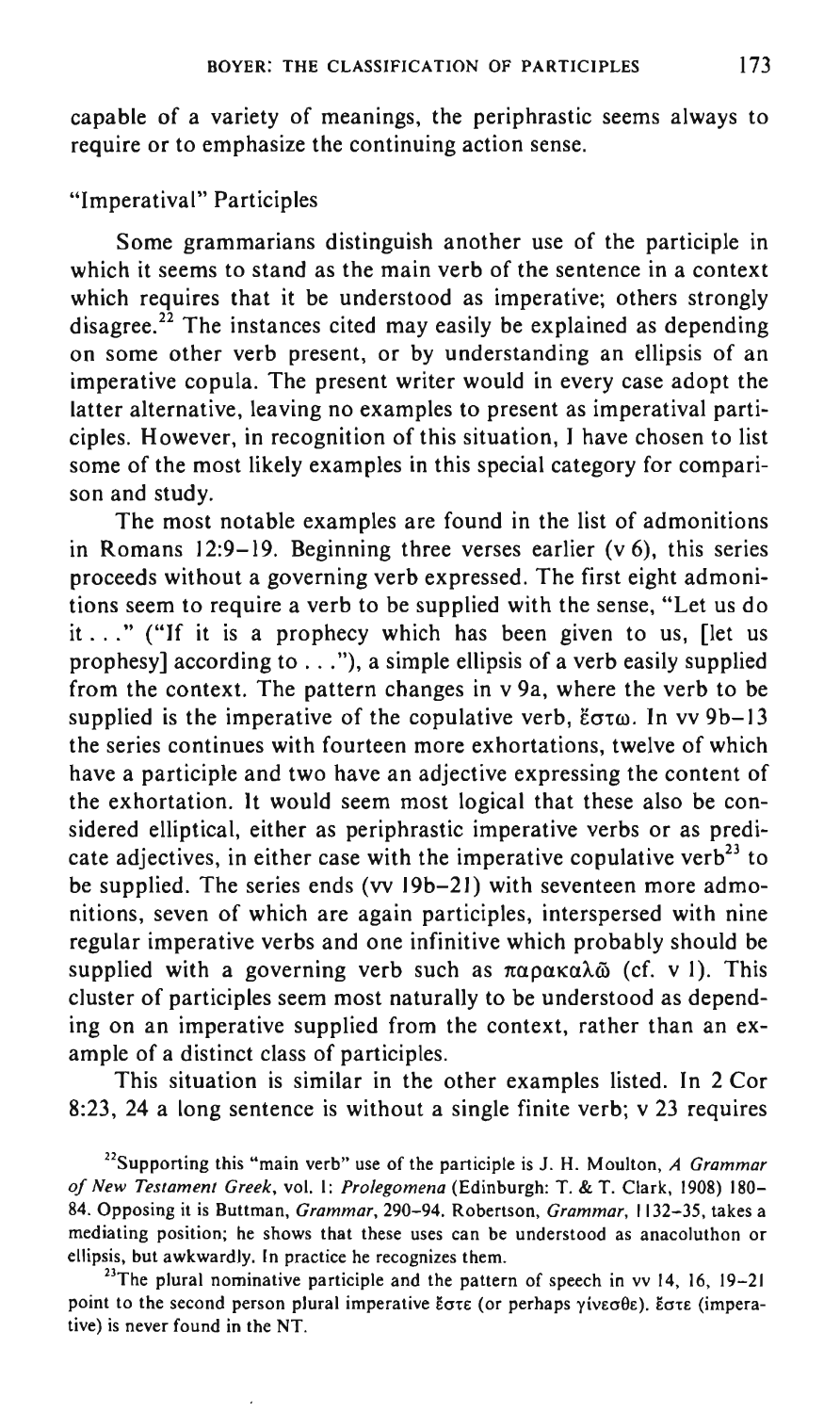supplying a main verb (one which is not very obvious) and the copulative verb twice; v 24 seems most naturally to require the imperative  $\epsilon$ στωσαν with the participle ενδεικνύμενοι. In 1 Pet 2:18, 3:1, 7 three participles seem to be in parallel structure, all depending on a main verb in 2:13, the imperative  $\delta \pi$ otáynte. This subject of submission continues throughout the section and includes three specific groups; each is introduced by a participle agreeing in number and case with the subject of that governing verb. Thus they are not standing apart as separate finite verbs (i.e., imperatival participles), but are simply amplifications applying the main verb to three groups. English idiom finds it much easier to make three distinct sentences.

#### Complementary Participle

Robertson uses this narrower designation to include a variety of verbs which sometimes take a supplementary participle,<sup>24</sup> but he does so without assigning a descriptive name to the type of verb involved. Blass-Debrunner labels them "verbs denoting a modified sense of 'to be' or 'to do'."<sup>25</sup> They are verbs which in classical Greek used the supplementary participle mostly in the nominative case, but this use is greatly diminished in NT Greek. Here this group includes such verbs as (a)  $\delta \pi \alpha \rho \gamma \omega$  (twice) = to be, exist;  $\pi \rho \sigma \sigma \gamma \alpha$  (3 times) = to be first; to be continually;  $\delta$ 1ate $\lambda \epsilon \omega$  (once),  $\epsilon \pi$ 1µ $\epsilon \nu \omega$  (twice) and  $\mu \epsilon \nu \omega$ (once); (b) to stop, to cease, to finish, to grow weary;  $\pi\alpha\omega_0\mu\alpha_1$  (12) times), διαλείπω (once), τελέω (once), έγκακέω (twice): (c) to be hidden, to be manifest =  $\lambda \alpha v \theta \dot{\alpha} v \omega$  (once),  $\varphi \alpha$  (vaive); (d) to come before, anticipate =  $\pi \rho \circ \theta \circ \alpha$  (once); (e) a modified sense of "to  $do'' = \kappa \alpha \lambda \tilde{\omega} \varsigma$  ποιέω (4 times), τί ποίειτε (twice).

## Verbs of Emotion

Extremely rare in the NT, this study has listed only two examples, one each with άγαλλιάζω (Acts 16:34) and τρέμω (2 Pet 2:10). Three instances with  $\gamma\alpha\beta\omega$  are sometimes cited as examples, but they seem more probably to be adverbial (for example, John 20:20, "they rejoiced when they saw the Lord" rather than "rejoiced at seeing" or "rejoiced to see" or "saw him gladly").

#### Verbs of Perception and Cognition

This most frequently occurring type of supplemental participle is sub-divided into (a) verbs of physical perception (seeing, hearing) and

<sup>24</sup>Robertson, *Grammar,* 1120-21.

<sup>25</sup>F. Blass and A. DeBrunner, *A Greek Grammar of the New Testament and Other Early Christian Literature,* trans. and rev. by Robert Funk (Chicago: University of Chicago, 1961) 213.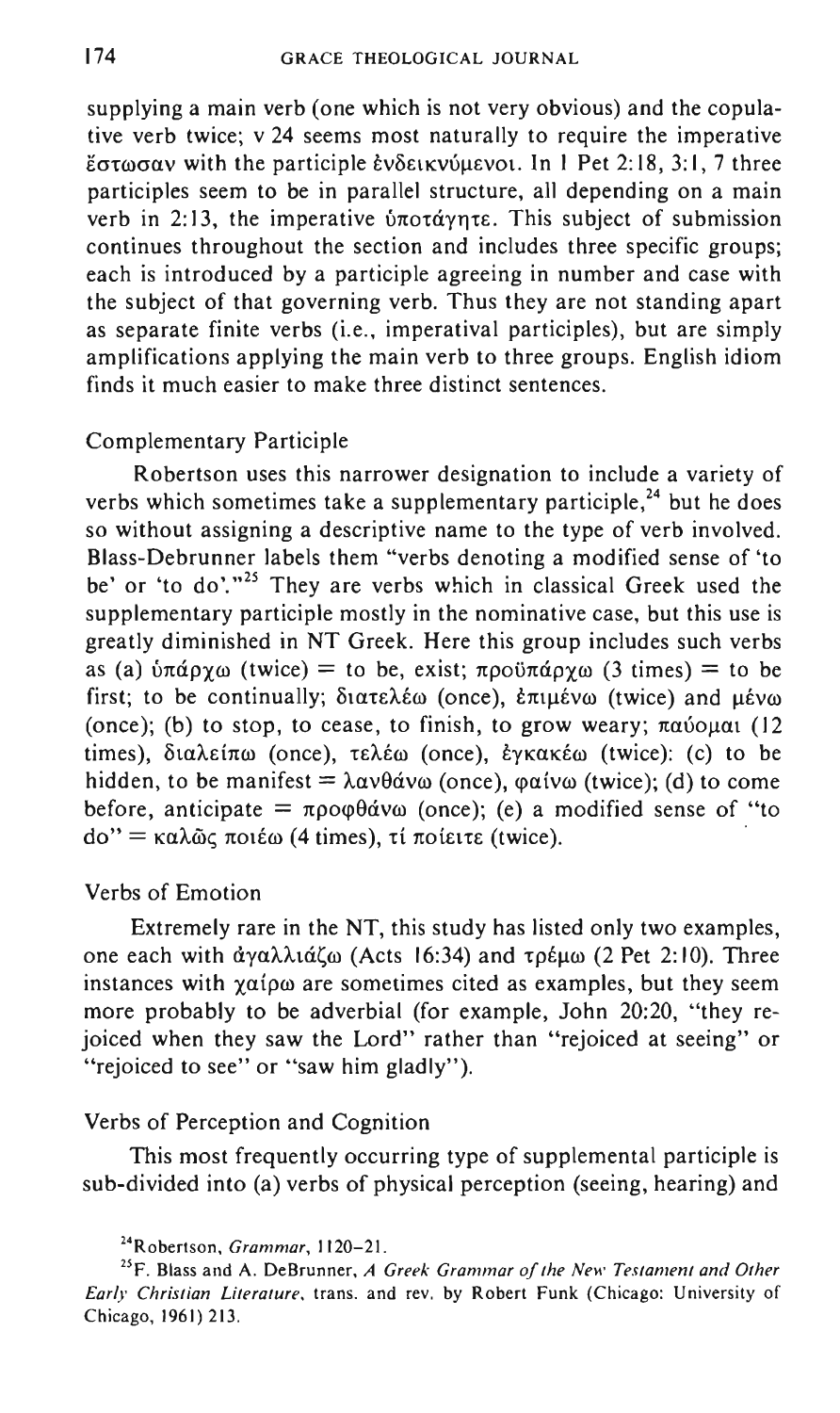(b) verbs of mental perception or cognition (knowing, recognizing, finding, confessing, etc.). The verbs showing this construction in the NT, with the number of occurrences, are:  $\beta \lambda \epsilon \pi \omega$  (15),  $\epsilon \delta \delta \nu$  (89),  $\theta$ εάομαι (5), θεωρέω (22), όράω (and όπ-) (12), άκούω (34), παρακούω (I),  $\epsilon\psi\rho$ ίσκω (51), δείκνυμι (2), δοκιμάζω (1), ήγέομαι (1), and έγω when it means "to consider" (2).

Since the participle in this construction goes with the object of the main verb, it is usually in the accusative case. The genitives here are all with the verb  $\dot{\alpha}$  Ko $\dot{\alpha}$ , which takes the genitive when it speaks of physical perception. The few instances where this participle is in the nominative case are due to the passive voice of the governing verb, where the object of the action has become the subject in the nominative and the participle agrees.<sup>26</sup>

# Participle in Indirect Discourse

Closely related to the last group, but worthy of separate consideration, is the use of the participle in indirect discourse. It is rare in the NT, being replaced largely by the infinitive and the  $\delta \tau$  clause. The participle is so used with  $\alpha$ <sub>K</sub>ov<sub>( $\alpha$ </sub>) (6 times),  $\varepsilon$ I $\delta$ ov( $\alpha$ nce), and  $\delta\rho\alpha\omega$  (once) from those listed in the last category, plus other verbs of mental perception,  $\gamma$ ινώσκω (3), επιγινώσκω (1), επίσταμαι (1), κατα- $\nu$ οέω (1), and δμολογέω (2). The contrast in meaning between ακούω used with a supplementary participle and  $d$  kovo with a participle in indirect discourse will serve to illustrate the distinction.  $\eta$ Kou $\sigma$ ay ...  $\alpha\dot{\beta}$ τοῦ λαλοῦντος (John 1:37 and frequently) clearly refers only to the physical perception; it says nothing about the content of what was heard. But ακούσας ... όντα σιτία είς Αϊγυπτον (Acts 7:12) is not physical perception, he did not hear the grain being there. Rather, he heard "that there was grain...." The latter is clearly indirect discourse; the direct would be "There is grain...."

The participle modifies the object of the verb of perception and as such is in the accusative case.

Appended to this discussion are three statistical tables. Tables I and 2 give the total number of occurrences for each of the eighteen patterns or functions described, as well as a breakdown count by tense and case for each. This information may be useful to the NT Greek student in pursuing these studies further, for purposes of comparison and evaluation of their magnitude and relative importance. Table 3 gives additional statistical information relating to one category, the periphrastic participle.

 $26$ Matt 1:18, 17:30; Phil 3:9; Rev 20:15. The other is Rev 5:12, where the ellipsis makes it difficult to account for the case.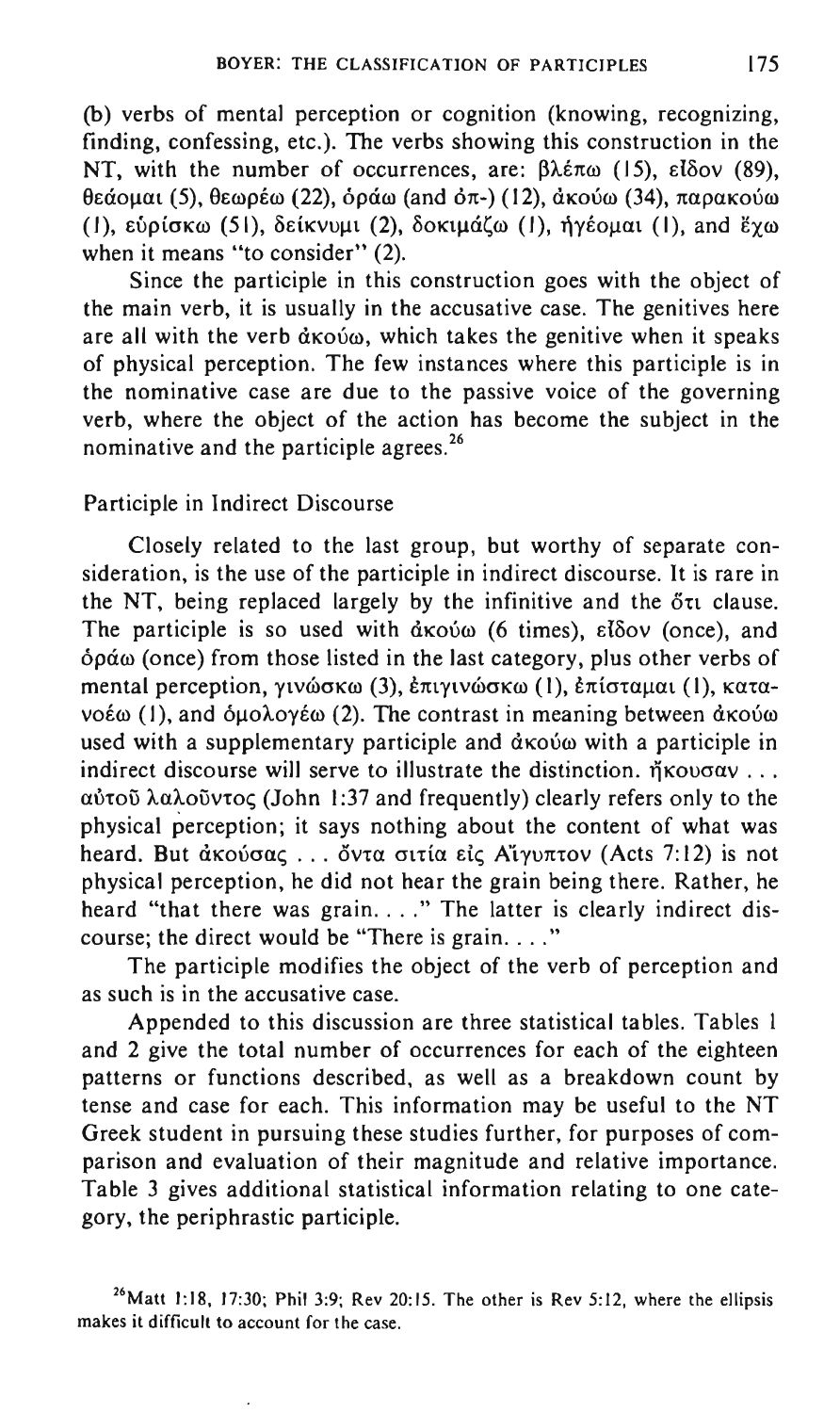The fact that about one word in every twenty in the Greek NT is a participle, together with the oft-heard comment from students that participles are one of the most difficult parts of the language to master, underscores the importance and need for any help available. If this study meets any part of that need its purpose will be realized.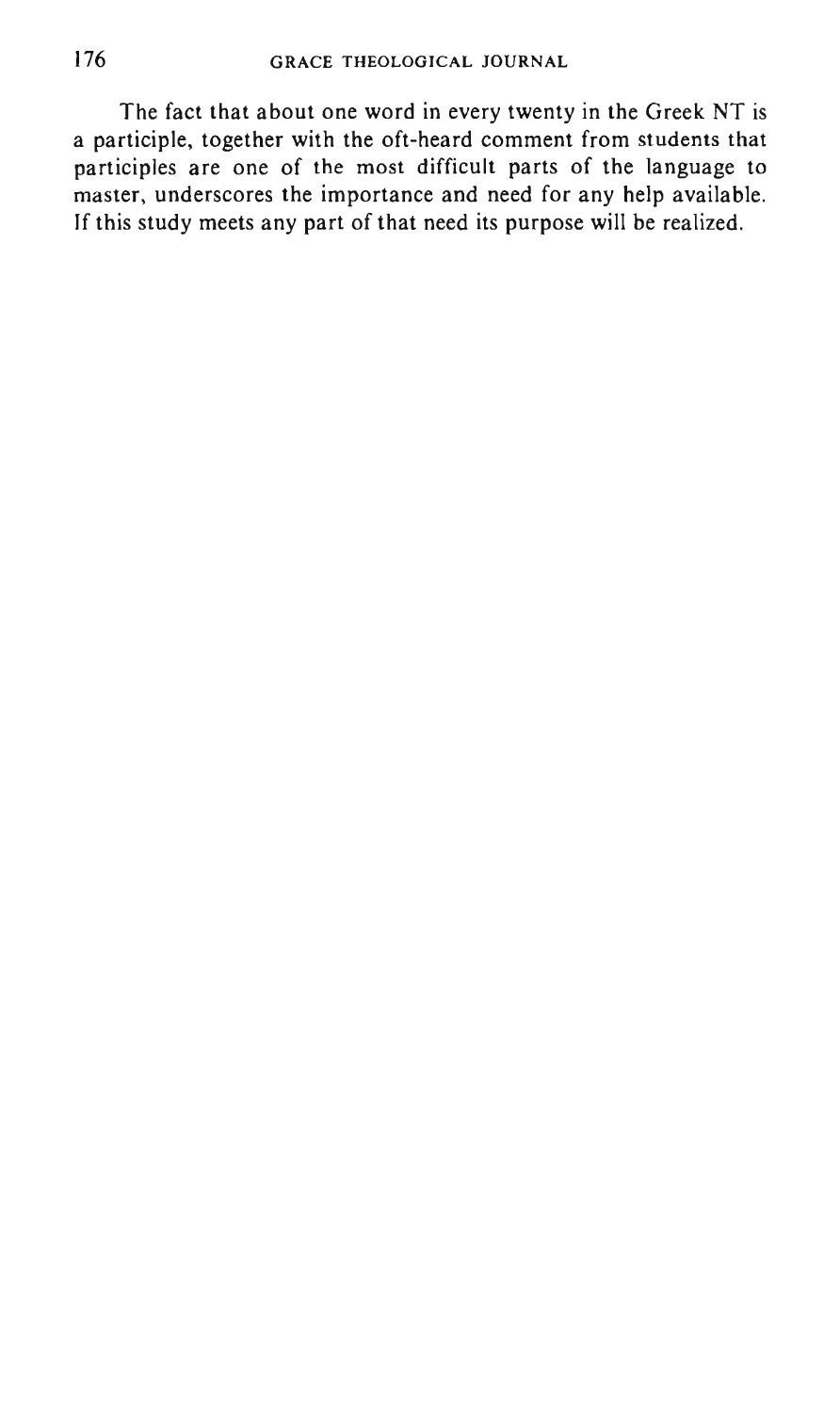|                    | Total | Present | Future | Aorist         | Perfect | Nom. | Gen. | Dat. | Acc. | Voc. |
|--------------------|-------|---------|--------|----------------|---------|------|------|------|------|------|
| Attributive:       |       |         |        |                |         |      |      |      |      |      |
| APN                | 101   | 58      |        | 23             | 20      | 25   | 27   | 17   | 32   |      |
| ANAP               | 276   | 155     |        | 76             | 44      | 101  | 64   | 38   | 73   |      |
| <b>NAP</b>         | 97    | 59      |        | 32             | 6       | 48   | 21   | 7    | 20   |      |
| AP                 | 1467  | 1050    | 5      | 272            | 140     | 816  | 160  | 206  | 270  | 15   |
| Non-determinative: |       |         |        |                |         |      |      |      |      |      |
| NP                 | 353   | 231     |        | 31             | 91      | 144  | 43   | 33   | 129  | 4    |
| PN                 | 23    | 15      |        | $\overline{2}$ | 6       | 6    | 7    | 4    | 6    |      |
| P                  | 128   | 97      |        | 8              | 22      | 50   | 26   | 4    | 37   |      |
| Predicate:         |       |         |        |                |         |      |      |      |      |      |
| <b>ANP</b>         | 20    | t4      |        | 3              |         | 6    | 2    | 2    | 10   |      |
| P. Pred. Adj.      | 135   | 89      |        | 5              | 41      | 116  |      |      | 19   |      |
| Total              | 2600  | 1768    | 7      | 452            | 373     | 1312 | 350  | 321  | 596  | 21   |

| .,<br>- 1<br>. .<br>1. 1<br>v. |  |
|--------------------------------|--|
|--------------------------------|--|

*Adjectival Uses of Participles*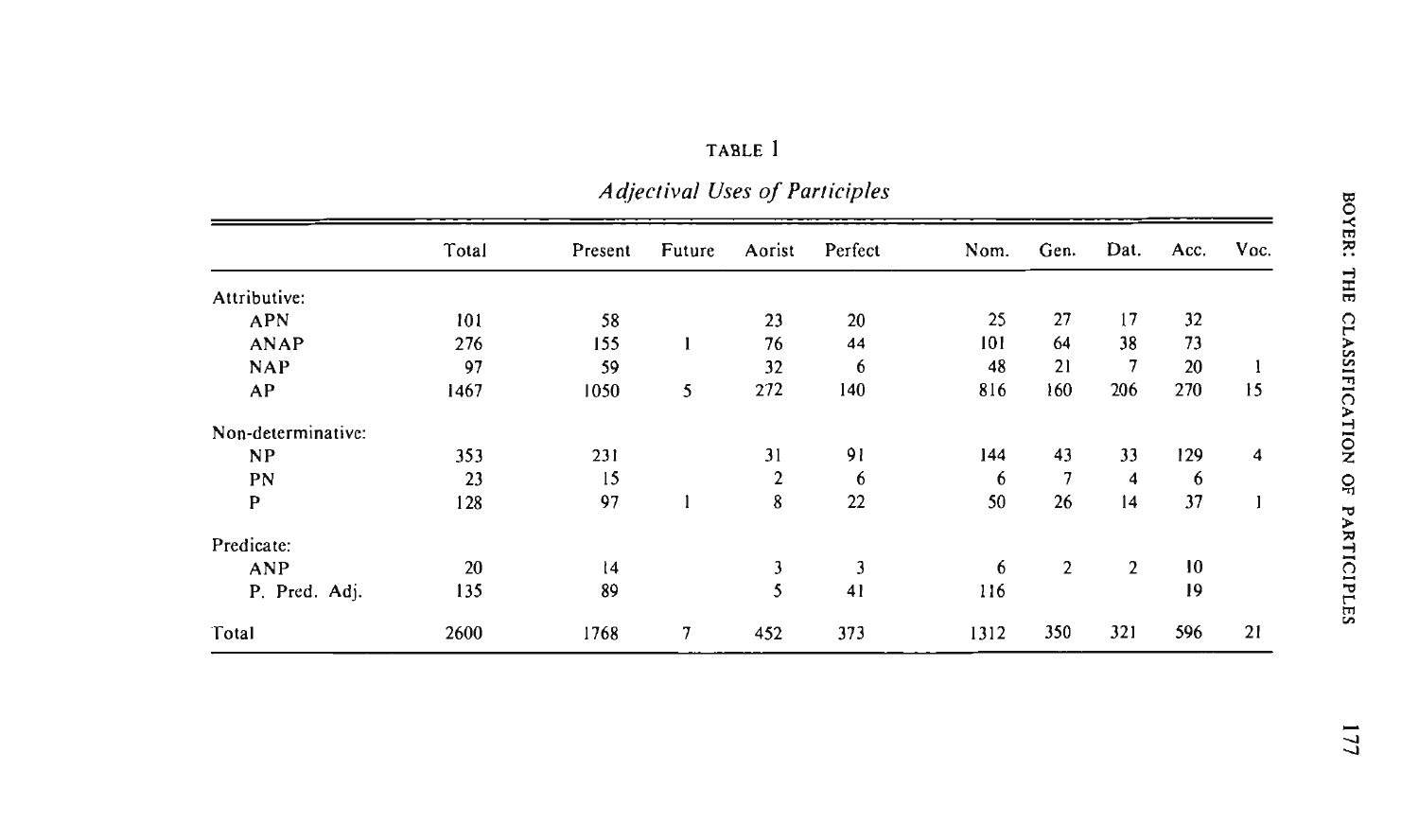*Verbal Uses of Participles* 

|                      | Total | Present | Future | Aorist         | Perfect                 | Nom. | Gen. | Dat. | Acc. | Voc. |
|----------------------|-------|---------|--------|----------------|-------------------------|------|------|------|------|------|
| Adverbial:           |       |         |        |                |                         |      |      |      |      |      |
| General              | 2881  | 1171    | 5      | 1593           | 112                     | 2719 | 13   | 29   | 120  |      |
| Gen. Abs.            | 343   | 193     |        | 138            | 12                      |      | 343  |      |      |      |
| Pleonastic           | 280   | 177     |        | 103            |                         | 264  | 13   |      | 3    |      |
| Sub-Total            | 3504  | 1541    | 5      | 1834           | 124                     | 2983 | 369  | 29   | 123  |      |
| Periphrastic:        |       |         |        |                |                         |      |      |      |      |      |
| General              | 271   | 155     |        | $\overline{2}$ | 114                     | 269  |      |      | 2    |      |
| "Imperatival"        | 21    | 21      |        |                |                         | 21   |      |      |      |      |
| Sub-Total            | 292   | 176     |        | $\overline{2}$ | 114                     | 290  |      |      | 2    |      |
| Supplementary:       |       |         |        |                |                         |      |      |      |      |      |
| Verbs "to be, to do" | 38    | 31      |        | 4              | 3                       | 38   |      |      |      |      |
| Verbs of Emotion     | 3     |         |        |                |                         | 3    |      |      |      |      |
| Verbs of Perception  | 240   | 183     |        | 5              | 52                      | 5    | 25   |      | 210  |      |
| Indirect Discourse   | 15    | 9       |        | $\overline{2}$ | $\overline{\mathbf{4}}$ |      |      |      | 15   |      |
| Sub-Total            | 296   | 224     |        | 12             | 60                      | 46   | 25   |      | 225  |      |
| Total                | 4092  | 1941    | 5      | 1848           | 298                     | 3319 | 394  | 29   | 350  |      |